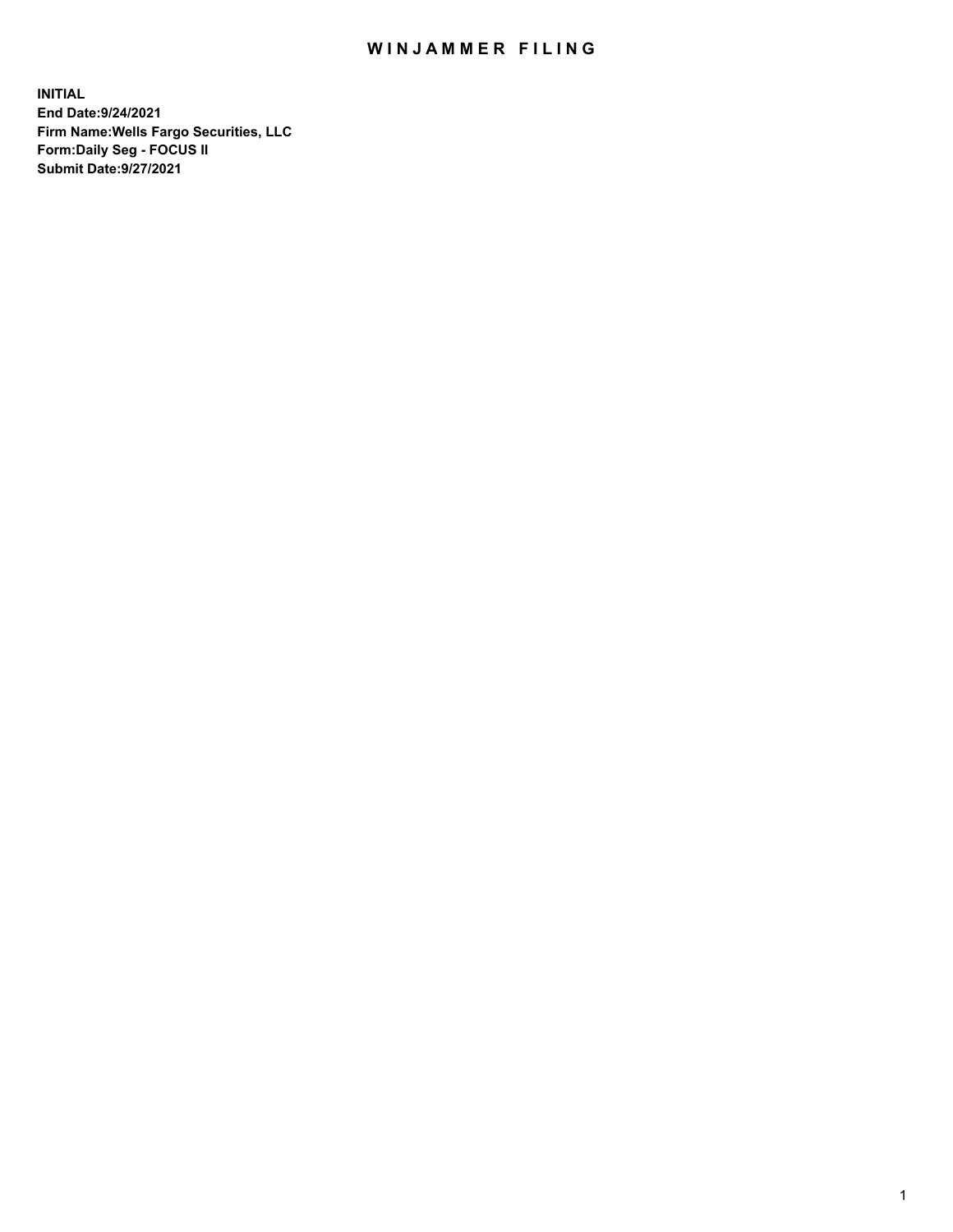**INITIAL End Date:9/24/2021 Firm Name:Wells Fargo Securities, LLC Form:Daily Seg - FOCUS II Submit Date:9/27/2021 Daily Segregation - Cover Page**

| Name of Company                                                                                                                                                                                                                                                                                                                | <b>Wells Fargo Securities LLC</b>                                         |
|--------------------------------------------------------------------------------------------------------------------------------------------------------------------------------------------------------------------------------------------------------------------------------------------------------------------------------|---------------------------------------------------------------------------|
| <b>Contact Name</b>                                                                                                                                                                                                                                                                                                            | <b>James Gnall</b>                                                        |
| <b>Contact Phone Number</b>                                                                                                                                                                                                                                                                                                    | 917-699-6822                                                              |
| <b>Contact Email Address</b>                                                                                                                                                                                                                                                                                                   | james.w.gnall@wellsfargo.com                                              |
| FCM's Customer Segregated Funds Residual Interest Target (choose one):<br>a. Minimum dollar amount: ; or<br>b. Minimum percentage of customer segregated funds required:% ; or<br>c. Dollar amount range between: and; or<br>d. Percentage range of customer segregated funds required between:% and%.                         | 270,000,000<br>$\overline{\mathbf{0}}$<br>0 <sub>0</sub><br>00            |
| FCM's Customer Secured Amount Funds Residual Interest Target (choose one):<br>a. Minimum dollar amount: ; or<br>b. Minimum percentage of customer secured funds required:%; or<br>c. Dollar amount range between: and; or<br>d. Percentage range of customer secured funds required between:% and%.                            | 40,000,000<br>$\overline{\mathbf{0}}$<br>0 <sub>0</sub><br>0 <sub>0</sub> |
| FCM's Cleared Swaps Customer Collateral Residual Interest Target (choose one):<br>a. Minimum dollar amount: ; or<br>b. Minimum percentage of cleared swaps customer collateral required:% ; or<br>c. Dollar amount range between: and; or<br>d. Percentage range of cleared swaps customer collateral required between:% and%. | 375,000,000<br><u>0</u><br>00<br>00                                       |

Attach supporting documents CH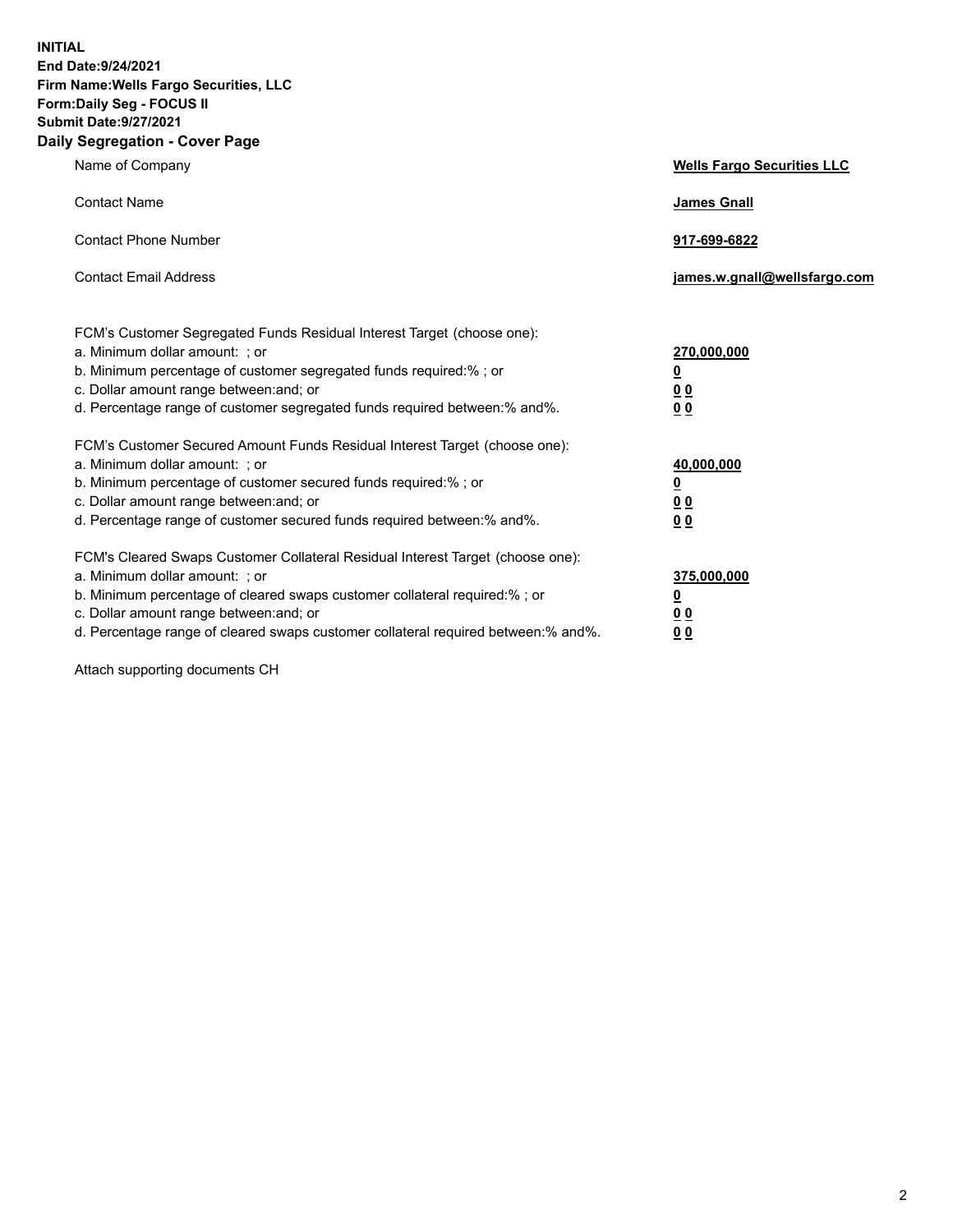**INITIAL End Date:9/24/2021 Firm Name:Wells Fargo Securities, LLC Form:Daily Seg - FOCUS II Submit Date:9/27/2021**

## **Daily Segregation - Secured Amounts**

|          | Foreign Futures and Foreign Options Secured Amounts                                                        |                                    |
|----------|------------------------------------------------------------------------------------------------------------|------------------------------------|
|          | Amount required to be set aside pursuant to law, rule or regulation of a foreign                           | $0$ [7305]                         |
|          | government or a rule of a self-regulatory organization authorized thereunder                               |                                    |
| 1.       | Net ledger balance - Foreign Futures and Foreign Option Trading - All Customers                            |                                    |
|          | A. Cash                                                                                                    | 181,423,199 [7315]                 |
|          | B. Securities (at market)                                                                                  | 212,766,867 [7317]                 |
| 2.       | Net unrealized profit (loss) in open futures contracts traded on a foreign board of trade                  | 66,240,217 [7325]                  |
| 3.       | Exchange traded options                                                                                    |                                    |
|          | a. Market value of open option contracts purchased on a foreign board of trade                             | 619,829 [7335]                     |
|          | b. Market value of open contracts granted (sold) on a foreign board of trade                               | -541,608 [7337]                    |
| 4.       | Net equity (deficit) (add lines 1. 2. and 3.)                                                              | 460,508,504 [7345]                 |
| 5.       | Account liquidating to a deficit and account with a debit balances - gross amount                          | 21,603,569 [7351]                  |
|          | Less: amount offset by customer owned securities                                                           | -21,603,128 [7352] 441 [7354]      |
| 6.       | Amount required to be set aside as the secured amount - Net Liquidating Equity                             | 460,508,945 [7355]                 |
|          | Method (add lines 4 and 5)                                                                                 |                                    |
| 7.       | Greater of amount required to be set aside pursuant to foreign jurisdiction (above) or line                | 460,508,945 [7360]                 |
|          | 6.                                                                                                         |                                    |
|          | FUNDS DEPOSITED IN SEPARATE REGULATION 30.7 ACCOUNTS                                                       |                                    |
| 1.       | Cash in banks                                                                                              |                                    |
|          | A. Banks located in the United States                                                                      | 49,605,458 [7500]                  |
|          | B. Other banks qualified under Regulation 30.7                                                             | 48,287,111 [7520] 97,892,569       |
|          |                                                                                                            | [7530]                             |
| 2.       | Securities                                                                                                 |                                    |
|          | A. In safekeeping with banks located in the United States                                                  | 128,066,877 [7540]                 |
|          | B. In safekeeping with other banks qualified under Regulation 30.7                                         | 0 [7560] 128,066,877 [7570]        |
| 3.       | Equities with registered futures commission merchants                                                      |                                    |
|          | A. Cash                                                                                                    | 23,532,574 [7580]                  |
|          | <b>B.</b> Securities                                                                                       | 104,713,001 [7590]                 |
|          | C. Unrealized gain (loss) on open futures contracts                                                        | 20,494,474 [7600]                  |
|          | D. Value of long option contracts                                                                          | 619,829 [7610]                     |
|          | E. Value of short option contracts                                                                         | -541,608 [7615] 148,818,270 [7620] |
| 4.       | Amounts held by clearing organizations of foreign boards of trade                                          |                                    |
|          | A. Cash                                                                                                    | $0$ [7640]                         |
|          | <b>B.</b> Securities                                                                                       | $0$ [7650]                         |
|          | C. Amount due to (from) clearing organization - daily variation                                            | $0$ [7660]                         |
|          | D. Value of long option contracts                                                                          | $0$ [7670]                         |
|          | E. Value of short option contracts                                                                         | 0 [7675] 0 [7680]                  |
| 5.       | Amounts held by members of foreign boards of trade                                                         |                                    |
|          | A. Cash                                                                                                    | -38,004,317 [7700]                 |
|          | <b>B.</b> Securities                                                                                       | 200,104,675 [7710]                 |
|          | C. Unrealized gain (loss) on open futures contracts                                                        | 25,481,265 [7720]                  |
|          | D. Value of long option contracts                                                                          | $0$ [7730]                         |
|          | E. Value of short option contracts                                                                         | 0 [7735] 187,581,623 [7740]        |
| 6.       | Amounts with other depositories designated by a foreign board of trade                                     | $0$ [7760]                         |
| 7.       | Segregated funds on hand                                                                                   | $0$ [7765]                         |
| 8.<br>9. | Total funds in separate section 30.7 accounts                                                              | 562,359,339 [7770]                 |
|          | Excess (deficiency) Set Aside for Secured Amount (subtract line 7 Secured Statement<br>Page 1 from Line 8) | 101,850,394 [7380]                 |

- 10. Management Target Amount for Excess funds in separate section 30.7 accounts **40,000,000** [7780]
- 11. Excess (deficiency) funds in separate 30.7 accounts over (under) Management Target **61,850,394** [7785]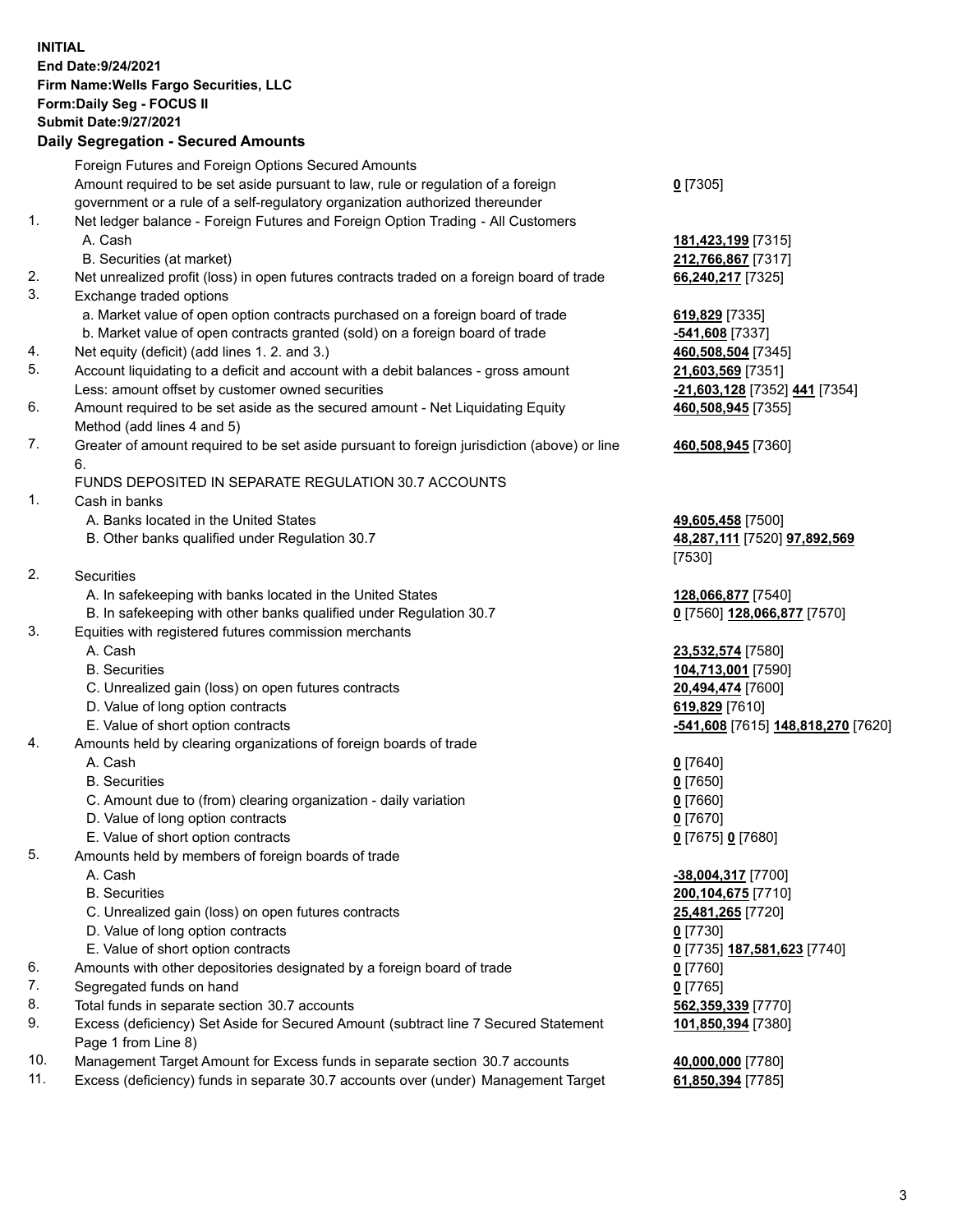**INITIAL End Date:9/24/2021 Firm Name:Wells Fargo Securities, LLC Form:Daily Seg - FOCUS II Submit Date:9/27/2021**

## **Daily Segregation - Segregation Statement**

SEGREGATION REQUIREMENTS(Section 4d(2) of the CEAct)

|     | SEGREGATION REQUIREMENTS(Section 40(2) OF the CEACH                                 |                              |
|-----|-------------------------------------------------------------------------------------|------------------------------|
| 1.  | Net ledger balance                                                                  |                              |
|     | A. Cash                                                                             | 3,526,393,023 [7010]         |
|     | B. Securities (at market)                                                           | 1,761,326,464 [7020]         |
| 2.  | Net unrealized profit (loss) in open futures contracts traded on a contract market  | 493,369,884 [7030]           |
| 3.  | Exchange traded options                                                             |                              |
|     | A. Add market value of open option contracts purchased on a contract market         | 2,876,562,572 [7032]         |
|     | B. Deduct market value of open option contracts granted (sold) on a contract market | -2,701,670,106 [7033]        |
| 4.  | Net equity (deficit) (add lines 1, 2 and 3)                                         | 4,969,242,069 [7040]         |
| 5.  | Accounts liquidating to a deficit and accounts with                                 |                              |
|     | debit balances - gross amount                                                       | 79,829,895 [7045]            |
|     | Less: amount offset by customer securities                                          | -78,769,366 [7047] 1,060,529 |
|     |                                                                                     | [7050]                       |
| 6.  | Amount required to be segregated (add lines 4 and 5)                                | 4,970,302,598 [7060]         |
|     | FUNDS IN SEGREGATED ACCOUNTS                                                        |                              |
| 7.  | Deposited in segregated funds bank accounts                                         |                              |
|     | A. Cash                                                                             | 220,811,278 [7070]           |
|     | B. Securities representing investments of customers' funds (at market)              | 515,261,579 [7080]           |
|     | C. Securities held for particular customers or option customers in lieu of cash (at | 344,287,611 [7090]           |
|     | market)                                                                             |                              |
| 8.  | Margins on deposit with derivatives clearing organizations of contract markets      |                              |
|     | A. Cash                                                                             | 2,291,442,743 [7100]         |
|     | B. Securities representing investments of customers' funds (at market)              | 464,829,156 [7110]           |
|     | C. Securities held for particular customers or option customers in lieu of cash (at | 1,417,038,853 [7120]         |
|     | market)                                                                             |                              |
| 9.  | Net settlement from (to) derivatives clearing organizations of contract markets     | 45,341,840 [7130]            |
| 10. | Exchange traded options                                                             |                              |
|     | A. Value of open long option contracts                                              | 2,876,562,572 [7132]         |
|     | B. Value of open short option contracts                                             | -2,701,670,106 [7133]        |
| 11. | Net equities with other FCMs                                                        |                              |
|     | A. Net liquidating equity                                                           | $0$ [7140]                   |
|     | B. Securities representing investments of customers' funds (at market)              | $0$ [7160]                   |
|     | C. Securities held for particular customers or option customers in lieu of cash (at | $0$ [7170]                   |
|     | market)                                                                             |                              |
| 12. | Segregated funds on hand                                                            | $0$ [7150]                   |
| 13. | Total amount in segregation (add lines 7 through 12)                                | 5,473,905,526 [7180]         |
| 14. | Excess (deficiency) funds in segregation (subtract line 6 from line 13)             | 503,602,928 [7190]           |
| 15. | Management Target Amount for Excess funds in segregation                            | 270,000,000 [7194]           |
| 16. | Excess (deficiency) funds in segregation over (under) Management Target Amount      | 233,602,928 [7198]           |
|     | <b>Excess</b>                                                                       |                              |